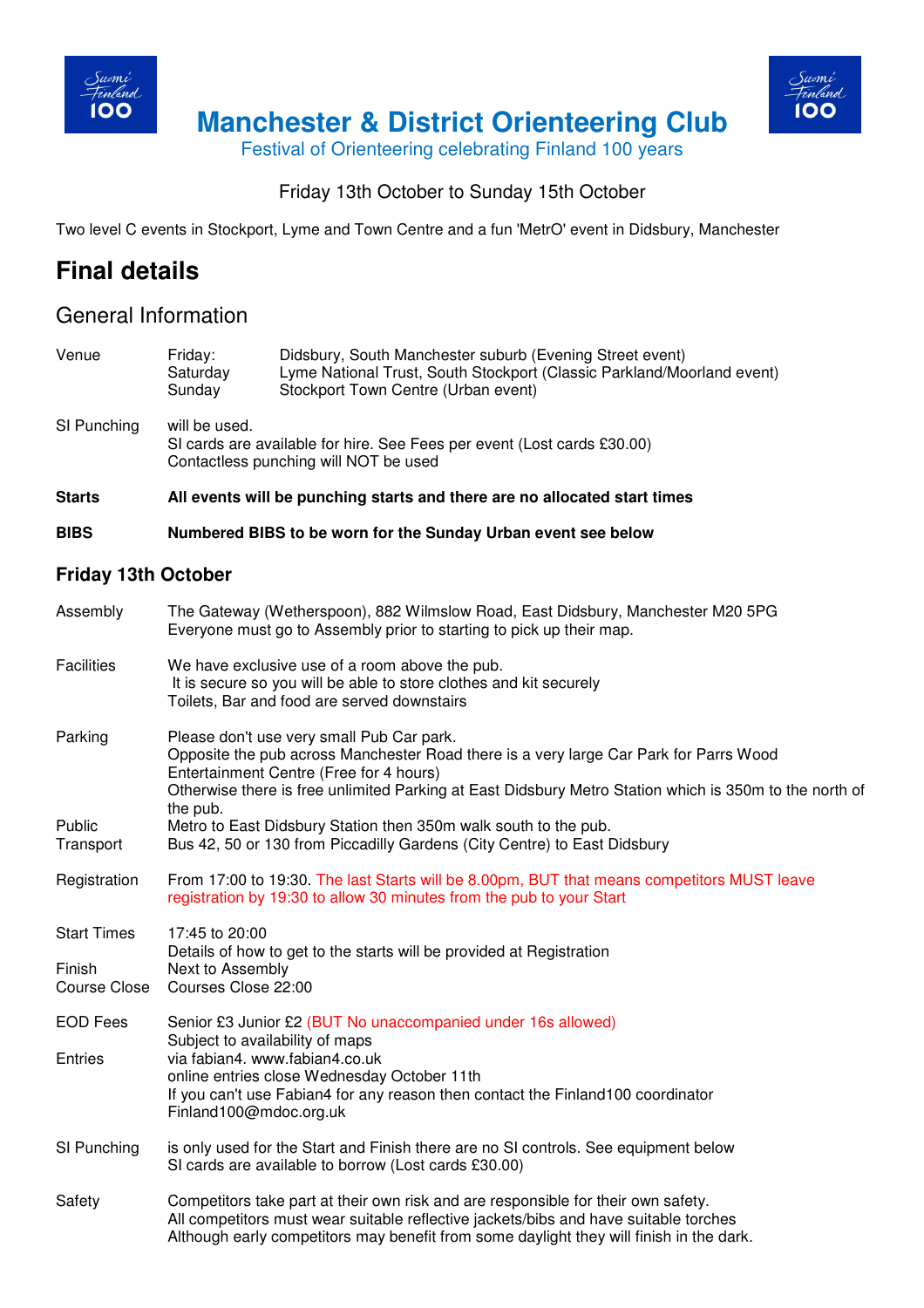| Terrain<br>Map               | Typical suburban streets some of which can be quite busy<br>1:12,500 (Long), 1:10000 (Medium and Short) Based on Open Street Map line map showing roads<br>passageways and very little other detail of the terrain.                                                                                                                                                                                                                           |
|------------------------------|-----------------------------------------------------------------------------------------------------------------------------------------------------------------------------------------------------------------------------------------------------------------------------------------------------------------------------------------------------------------------------------------------------------------------------------------------|
| Courses                      | To those of you yet to experience a MetrO this is how it works: MetrO events use the Metro to take<br>competitors to a remote start from which they run back to a pub on a linear course using standard<br><b>Night Street Event controls</b><br>Long 10km (Optimum 14.2km), Medium 7km (Optimum 9.5km) and Short 4.1km (Optimum 5km)<br>using three different Metro stations as starting points.                                             |
| Equipment                    | Metro Fare<br>For those without a pass the Metro will charge £1.80 for the Long (Withington) and Medium Starts<br>(Burton Road) but only £1.40 to get to the Short Start (Didsbury Village).<br>The machines take cash and contactless<br>Street furniture is used as the control sites and you will need a pencil or non water based pen to write<br>down the answers to the appropriate question on the waterproof question sheet provided. |
| <b>Officials</b>             | Planner/Organiser Peter Ross MDOC<br>Controller Jillyan Dobby MDOC<br>Assistant Organiser Chris Rostron                                                                                                                                                                                                                                                                                                                                       |
| <b>Saturday 14th October</b> |                                                                                                                                                                                                                                                                                                                                                                                                                                               |
| Assembly                     | Lyme Main Car Park, Peak District National Park, Disley, Stockport SK12 2NR                                                                                                                                                                                                                                                                                                                                                                   |

- Facilities One Registration/download tent. One tent for clothes and kit, left at owners risk National Trust Toilets, Cafe and shop Travel Directions From M60 Stockport from either Junction 1 or 26/27 follow the Brown Lyme signs or A6 Buxton signs Lyme Park entrance is on the A6 From the South follow A6 through Disley to Lyme entrance (beware sharp left turn) Travel issues Roadworks are scheduled to take place at or near Disley and are likely to affect all road traffic in the vicinity of Lyme please allow extra time.
- Parking Lyme Car Parks (£8 or NT members free)<br>Public let you intend to use public transport then p If you intend to use public transport then please inform the coordinator at Finland100@mdoc.org.uk Transport Train Station Disley 4km walk to Assembly (Buxton Train from Piccadilly Station) Bus stop 199 2km walk from the stop ( Buxton Bus 199 from Airport or Stockport Bus Station) (From Manchester Centre get train or bus to Stockport and then walk to Bus Station) Lyme can provide transport from the car park Kiosk at the entrance to the park by asking the attendant. Saves 1.6km walk
- Registration From 10:30 to 12:30

| Start Times    | 11:00 to 13:00<br>Punching start but suggested Start Blocks<br>Very early and early 11:00 to 12:00<br>Middle 11:45 to 12:30<br>Late and very late $12:30$ to $13:00$ .                     |
|----------------|--------------------------------------------------------------------------------------------------------------------------------------------------------------------------------------------|
| Start          | Uphill walk from south end of Car Park approx 500m<br>Allow 10mins                                                                                                                         |
| Finish         | 100m from Assembly                                                                                                                                                                         |
|                | Course Close Courses Close 15:00                                                                                                                                                           |
| EOD Fees       | Senior £9 Junior £4<br>Adult Novice £4 (Light Green, Orange, Yellow or White courses only)<br>Subject to availability of maps                                                              |
| <b>Entries</b> | via fabian4. www.fabian4.co.uk<br>online entries close Wednesday October 11th<br>If you can't use Fabian4 for any reason then contact the Finland100 coordinator<br>Finland100@mdoc.org.uk |
| CI Dunobina    | $Cl$ carde are available for bire $\otimes$ $Cl$ per day for Adulte                                                                                                                        |

SI Punching SI cards are available for hire  $@E1$  per day for Adults Free hire to Juniors (Lost cards £30.00) Pre-hired SI Cards should be picked up from Registration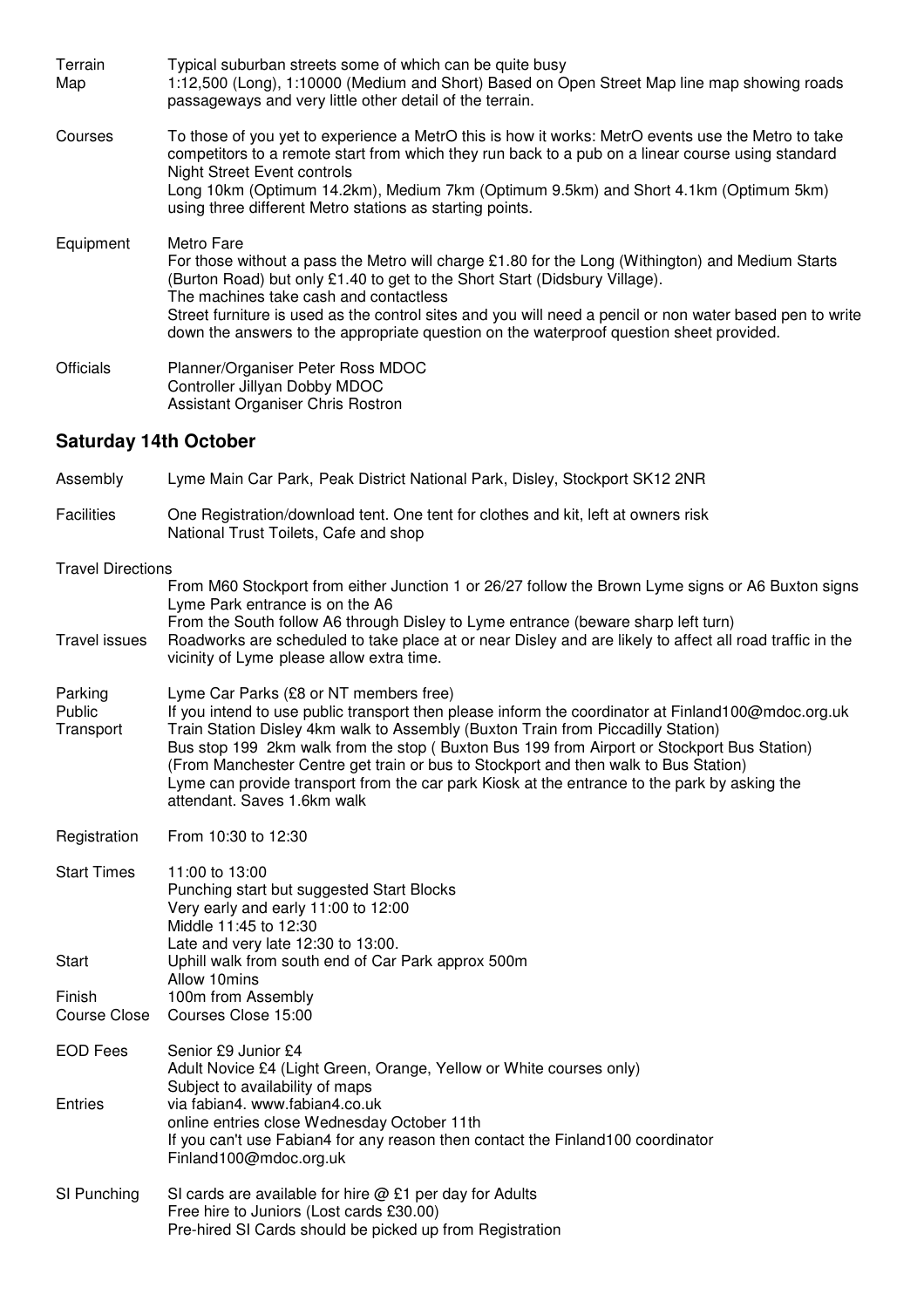Contactless punching will NOT be used

- Safety Competitors take part at their own risk and are responsible for their own safety. Suitable bad weather clothing may be compulsory, Whistles must be carried and Lone runners please leave car keys<br>Terrain Parkland and Open Moorland i
- Parkland and Open Moorland rising from about 200m to 400m
- Map 1:10000 on A4 5m contours 2015 major update produced by Chris Smithard Control Descriptions on the map and loose ones available in start lanes

#### Courses

| Course       | No | Suggested Mens     | <b>Suggested Womens</b> | Length/Climb                 |
|--------------|----|--------------------|-------------------------|------------------------------|
|              |    | classes            | Classes                 | Subject to final controlling |
| <b>Brown</b> |    | M21, M35+, M20-    |                         | 9.5km 340m                   |
| Blue         | 2  | $M45+ M18-$        | W21, W35+ W20-          | 6.5km 220m                   |
| Green        | 3  | $M65+$             | $W45+ W18-$             | 4.4km 120m                   |
| Short Green  | 4  | $M75+$             | $W65+$                  | 2.6km 60m                    |
| Light Green  | 5  | M14 (Novice Adult) | W14 (Novice Adult)      | 3.5km 95m                    |
| Orange       | 6  | M12                | W <sub>12</sub>         | 2.7km 95m                    |
| Yellow       |    | M10                | W <sub>10</sub>         | 2.1km 50m                    |
| White        | 8  | Novice Junior      | Novice Junior           | 1.6km 25m                    |

Officials Planner Trevor Hindle MDOC Organiser Jan Ellis MDOC Controller Alan Ogden MDOC

### **Sunday 15th October**

| Assembly          | Stockport Town Centre Merseyway Precinct, Stockport SK1 1PJ<br>Opposite Halifax Bank at Eastern end of Precinct<br>Merseyway/Bridge Street/Warren Street/Tiviot Dale junction                                                                                                                                                                                                                                                                                                                                                                                                                                                                                                                                                                                                                                                                                                                                                                                                                                                                                                              |
|-------------------|--------------------------------------------------------------------------------------------------------------------------------------------------------------------------------------------------------------------------------------------------------------------------------------------------------------------------------------------------------------------------------------------------------------------------------------------------------------------------------------------------------------------------------------------------------------------------------------------------------------------------------------------------------------------------------------------------------------------------------------------------------------------------------------------------------------------------------------------------------------------------------------------------------------------------------------------------------------------------------------------------------------------------------------------------------------------------------------------|
| <b>Facilities</b> | One Registration/download tent. One large tent for clothes and kit, left at owners risk<br>Public toilets in Precinct 200m away (open 10:30)<br>Retail outlets have toilets (Macdonalds next to assembly should be open before 10:30 but please ask<br>first or buy something)                                                                                                                                                                                                                                                                                                                                                                                                                                                                                                                                                                                                                                                                                                                                                                                                             |
|                   | Travel Directions to Merseyway Car Park. Use Post Code SK1 1HF which is 100m past entrance on one way street<br><b>From Junction 1 M60</b><br>At motorway roundabout Follow Town Centre or Station signs<br>At next roundabout take 3rd exit (Merseyway Car park sign at exit)<br>2nd set of lights turn left signed Merseyway Car Park, under viaduct and road bridge turn right up hill<br>signed St Petersgate entrance then top of hill left and then 300m left into Car park<br>From Junction 26 or 27<br>Follow Buxton or Marple or Merseyway Car park signs at large roundabout<br>At Top of Hill turn right (no sign as road being improved!!)<br>At next lights straight on, round corner then left at next lights (Wellington Street) then Merseyway<br>Parking signs reappear<br>Follow them to Car park entrance<br>From A6 south<br>Continue along A6 ignoring Diversion signs Turn right at Town Hall (whiteish Wedding Cake Building)<br>Edward Street/Greek Street junction signed Magistrates Court.<br>Left into Piccadilly signed Merseyway Car parks and follow signs. |
| Parking           | Stockport Town Centre Merseyway Car park (20p an hour, pay when return)<br>Use Post Code SK1 1HF which is 100m past entrance on one way street<br>When Parked follow signs to the shops and assuming you are to the south of the open air Precinct<br>turn right at the bottom<br>Peel Centre Car Park is expensive<br>Sainsburys and Asda time limit applies                                                                                                                                                                                                                                                                                                                                                                                                                                                                                                                                                                                                                                                                                                                              |
| Train             | Train to Stockport Station then Free Metroshuttle bus to Merseyway Starts at 9:45 then every 15mins<br>or 1km walk route avoiding competition area.                                                                                                                                                                                                                                                                                                                                                                                                                                                                                                                                                                                                                                                                                                                                                                                                                                                                                                                                        |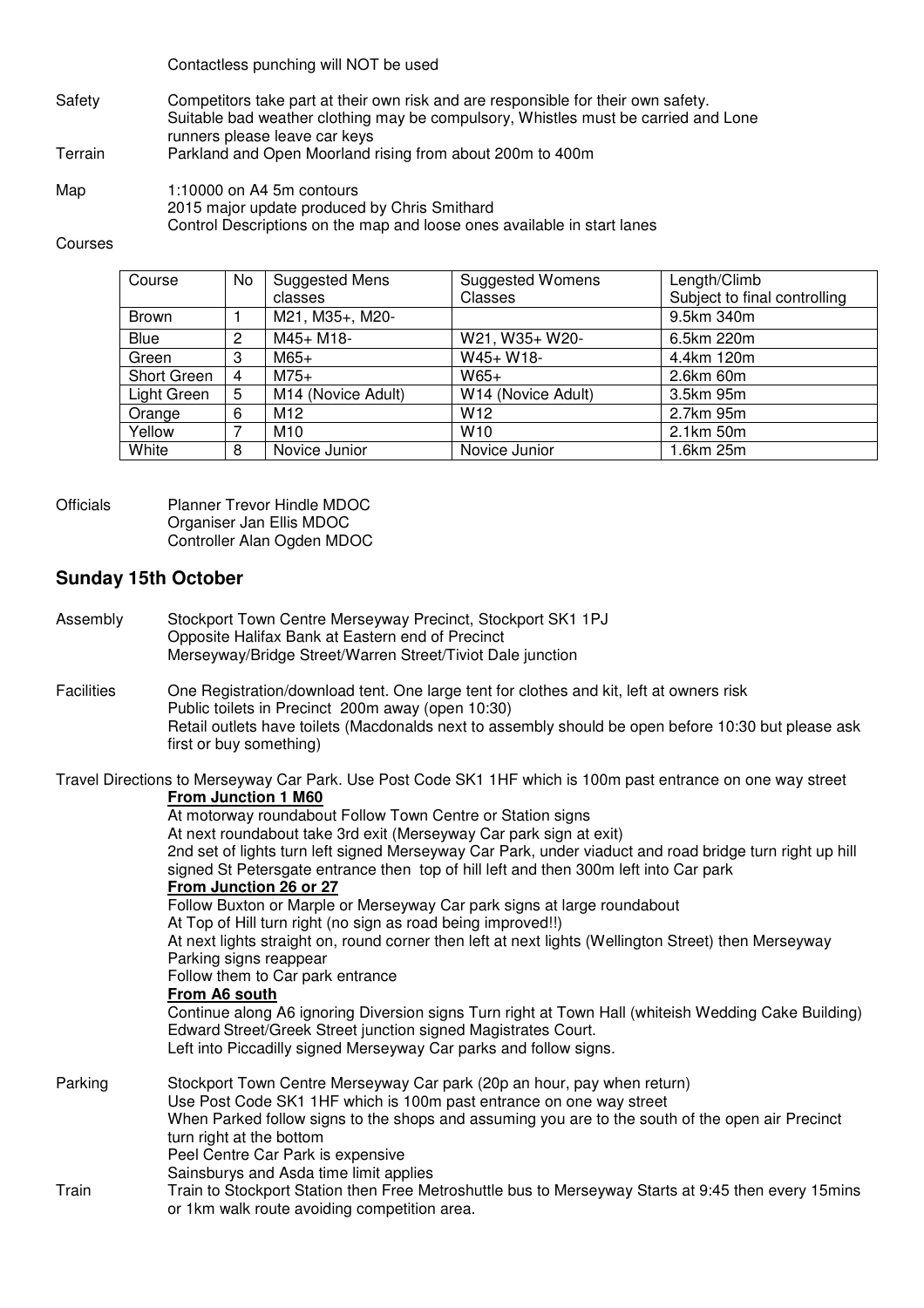| <b>Bus</b>                      | Walk to main road (Macdonalds), turn left downhill (road probably still closed but pedestrians allowed<br>past). At bottom cross Mersey square to Debenhams corner, turn right (this is the route to start) down<br>to end, turn right and Assembly on right.<br>Bus any route to Stockport Bus station then Free Metroshuttle bus to Merseyway Starts at 9:45 then<br>every 15mins<br>or 600m walk route avoiding competition area.<br>Walk under Road bridge turn left into Mersey square to Debenhams corner, turn right (this is the route<br>to start) down to end, turn right and Assembly on right. |
|---------------------------------|------------------------------------------------------------------------------------------------------------------------------------------------------------------------------------------------------------------------------------------------------------------------------------------------------------------------------------------------------------------------------------------------------------------------------------------------------------------------------------------------------------------------------------------------------------------------------------------------------------|
| Registration<br><b>BIBS</b>     | From 10:00 to 12:00<br>Numbered Bibs are to be worn for this event only. The numbers will be allocated separately and the<br>Bibs can be collected next to Registration, pins will be provided, if required. A list of allocated Bib<br>numbers will be available at Registration.                                                                                                                                                                                                                                                                                                                         |
| <b>Start Times</b>              | 10:30 to 12:30<br>Punching start but suggested Start Blocks<br>Very early and early 10:30 to 11:30<br>Middle 11:15 to 12:00<br>Late and very late 12:00 to 12:30,                                                                                                                                                                                                                                                                                                                                                                                                                                          |
| Start<br>Finish<br>Course Close | 800m from assembly in Heaton Norris Park<br>10min walk (North from Assembly past the Halifax, left along Prince's Street to Debenhams, then<br>right over motorway on Wellington Road North and finally right into the Park)<br>Next to Assembly.<br>Courses Close 14:30                                                                                                                                                                                                                                                                                                                                   |
| <b>EOD Fees</b>                 | Senior £9 Junior £4                                                                                                                                                                                                                                                                                                                                                                                                                                                                                                                                                                                        |
| Entries                         | Subject to availability of maps<br>via fabian4. www.fabian4.co.uk<br>online entries close Wednesday October 11th<br>If you can't use Fabian4 for any reason then contact the Finland100 coordinator<br>Finland100@mdoc.org.uk                                                                                                                                                                                                                                                                                                                                                                              |
| SI Punching                     | SI cards are available for hire $@$ £1 per day for Adults<br>Free hire to Juniors (Lost cards £30.00)<br>Pre Hired SI Cards should be picked up from Registration<br>Contactless punching will NOT be used                                                                                                                                                                                                                                                                                                                                                                                                 |
| Safety                          | Competitors take part at their own risk and are responsible for their own safety.<br>Please be considerate to members of the public especially when entering the Precinct at the end of<br>your course. Please take the corners wide to avoid collisions.                                                                                                                                                                                                                                                                                                                                                  |
| Terrain                         | Complex Town centre with many steep alleyways and irregular street pattern plus inner town estate<br>areas with open land and parks surrounding.                                                                                                                                                                                                                                                                                                                                                                                                                                                           |
| Map                             | 1:5000 on A3 with 5m contours<br>Standard Urban mapping conventions<br>Including Standard Urban features that are Forbidden to be crossed. See table below<br>Non standard feature: black circle symbol o represents lamp post or post<br>Roads marked OOB MUST NOT be crossed, this particularly applies to Junior courses 6 and 7.<br>However, the pavements may be used.<br>2008 map produced by Graham Gristwood and latest updates October 2017 by Chris Rostron                                                                                                                                      |
| Timed out<br>Crossing           | Junior courses 6 and 7 will have a marshalled timed out crossing in the latter part of their courses.<br>Three minutes will be allowed to cross between controls 130 and 131                                                                                                                                                                                                                                                                                                                                                                                                                               |
| Control<br>Descriptions         | On the map and loose ones available in start lanes<br>Control description symbol o represents lamp post or post.                                                                                                                                                                                                                                                                                                                                                                                                                                                                                           |